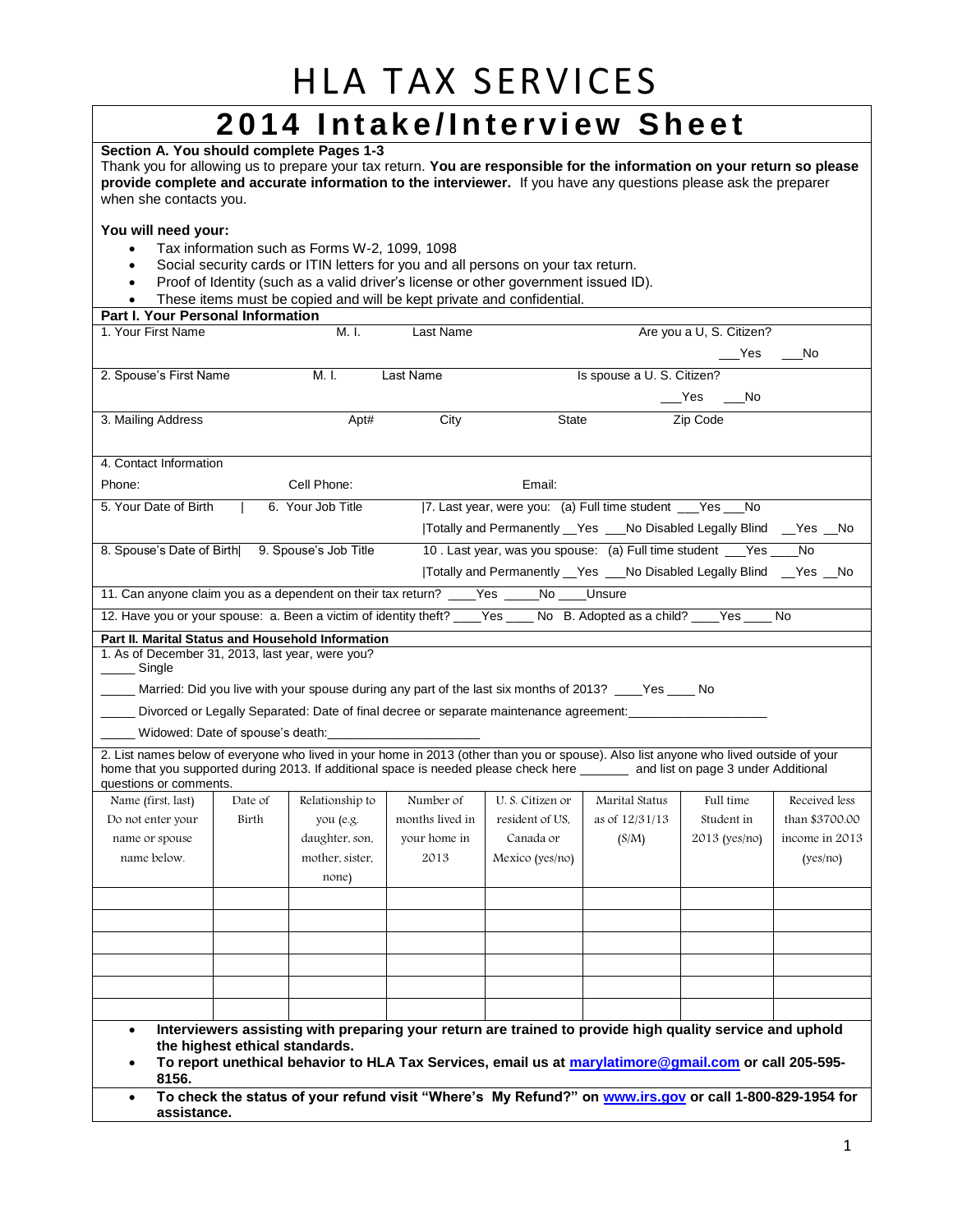## HLA TAX SERVICES

| Intake/Interview Sheet continued                                                                                                      |                                                                                                                                                                                                                                                                                                                                                                                                                       |                                                                                                                                            |  |  |  |  |
|---------------------------------------------------------------------------------------------------------------------------------------|-----------------------------------------------------------------------------------------------------------------------------------------------------------------------------------------------------------------------------------------------------------------------------------------------------------------------------------------------------------------------------------------------------------------------|--------------------------------------------------------------------------------------------------------------------------------------------|--|--|--|--|
| Section A. Please complete – check Yes, No or Unsure. Check appropriate box for each questions below. Please ask<br>if you need help. |                                                                                                                                                                                                                                                                                                                                                                                                                       |                                                                                                                                            |  |  |  |  |
|                                                                                                                                       | Part III. Income - In 2013, did you (or your spouse) receive:<br>Yes   No   Unsure                                                                                                                                                                                                                                                                                                                                    |                                                                                                                                            |  |  |  |  |
|                                                                                                                                       |                                                                                                                                                                                                                                                                                                                                                                                                                       | 1. Wages or Salary? (Form W-2)                                                                                                             |  |  |  |  |
|                                                                                                                                       |                                                                                                                                                                                                                                                                                                                                                                                                                       | 2. Tip Income?                                                                                                                             |  |  |  |  |
|                                                                                                                                       |                                                                                                                                                                                                                                                                                                                                                                                                                       | 3. Scholarships? (Forms W-2, 1098-T)<br>4. Interest/Dividends from: checking/savings accounts, bonds, CDs, brokerage? (Form1099-INT, 1099- |  |  |  |  |
|                                                                                                                                       |                                                                                                                                                                                                                                                                                                                                                                                                                       | DIV)                                                                                                                                       |  |  |  |  |
|                                                                                                                                       |                                                                                                                                                                                                                                                                                                                                                                                                                       | 5. Refund of state/local income taxes? (Form 1099-G)                                                                                       |  |  |  |  |
|                                                                                                                                       | _____ ____ ____                                                                                                                                                                                                                                                                                                                                                                                                       | 6. Alimony Income?                                                                                                                         |  |  |  |  |
|                                                                                                                                       |                                                                                                                                                                                                                                                                                                                                                                                                                       | 7. Self Employment income? (Form 1099 MISC, Cash)<br>8. Cash/check payments for any work performed not reported on Forms W-2 or 1099?      |  |  |  |  |
|                                                                                                                                       |                                                                                                                                                                                                                                                                                                                                                                                                                       | 9. Income (or loss) from the sale of Stocks, Bonds or Real Estate? (Including your home) Forms 1099-                                       |  |  |  |  |
|                                                                                                                                       |                                                                                                                                                                                                                                                                                                                                                                                                                       | S, 1099-B)                                                                                                                                 |  |  |  |  |
|                                                                                                                                       |                                                                                                                                                                                                                                                                                                                                                                                                                       | 10. Disability Income (such as payments from insurance or workers compensation)? (Forms 1099-R,<br>$W-2)$                                  |  |  |  |  |
|                                                                                                                                       | ____ ____ ___                                                                                                                                                                                                                                                                                                                                                                                                         | 11. Distributions from Pensions, Annuities, and/or IRA? (Form 1099-R)                                                                      |  |  |  |  |
|                                                                                                                                       | $\overline{\phantom{a}}$ and $\overline{\phantom{a}}$                                                                                                                                                                                                                                                                                                                                                                 | 12. Unemployment Compensation? (Form 1099-G)                                                                                               |  |  |  |  |
|                                                                                                                                       |                                                                                                                                                                                                                                                                                                                                                                                                                       | 13. Social Security or Railroad Retirement Benefits? (Forms SSA-1099, RRB-1099)<br>14. Income (or loss) from Rental Property?              |  |  |  |  |
|                                                                                                                                       |                                                                                                                                                                                                                                                                                                                                                                                                                       | 15. Other Income: (gambling, lottery, prizes, awards, jury duty, Sch Ke-1, etc.) Specify: (Forms W-2 G)                                    |  |  |  |  |
|                                                                                                                                       |                                                                                                                                                                                                                                                                                                                                                                                                                       | Specify _                                                                                                                                  |  |  |  |  |
|                                                                                                                                       |                                                                                                                                                                                                                                                                                                                                                                                                                       | Part IV. Expenses - In 2013 Did you (or your spouse) pay:                                                                                  |  |  |  |  |
|                                                                                                                                       |                                                                                                                                                                                                                                                                                                                                                                                                                       | 1. Alimony: If yes, do you have the recipient's SSN? ____ Yes _____ No                                                                     |  |  |  |  |
|                                                                                                                                       |                                                                                                                                                                                                                                                                                                                                                                                                                       | 2. Contributions to a retirement account? ___ IRA ___Roth IRA ___401K _____ Other                                                          |  |  |  |  |
|                                                                                                                                       |                                                                                                                                                                                                                                                                                                                                                                                                                       | 3. Post-secondary educational expenses paid for yourself, spouse or dependents? (Form 1098-T)                                              |  |  |  |  |
|                                                                                                                                       |                                                                                                                                                                                                                                                                                                                                                                                                                       | 4. Unreimbursed employee business expenses (such as uniforms or mileage)?                                                                  |  |  |  |  |
|                                                                                                                                       | $\frac{1}{1-\frac{1}{1-\frac{1}{1-\frac{1}{1-\frac{1}{1-\frac{1}{1-\frac{1}{1-\frac{1}{1-\frac{1}{1-\frac{1}{1-\frac{1}{1-\frac{1}{1-\frac{1}{1-\frac{1}{1-\frac{1}{1-\frac{1}{1-\frac{1}{1-\frac{1}{1-\frac{1}{1-\frac{1}{1-\frac{1}{1-\frac{1}{1-\frac{1}{1-\frac{1}{1-\frac{1}{1-\frac{1}{1-\frac{1}{1-\frac{1}{1-\frac{1}{1-\frac{1}{1-\frac{1}{1-\frac{1}{1-\frac{1}{1-\frac{1}{1-\frac{1}{1-\frac{1}{1-\frac{1$ | 5. Medical expenses (including health insurance premiums)?<br>6. Home mortgage interest? (Form 1098)                                       |  |  |  |  |
|                                                                                                                                       |                                                                                                                                                                                                                                                                                                                                                                                                                       | 7. Real estate taxes for your home or personal property taxes for your vehicle? (Form 1098)                                                |  |  |  |  |
|                                                                                                                                       |                                                                                                                                                                                                                                                                                                                                                                                                                       | 8. Charitable contributions?                                                                                                               |  |  |  |  |
|                                                                                                                                       |                                                                                                                                                                                                                                                                                                                                                                                                                       | 9. Child/dependent care expenses, such as day-care?                                                                                        |  |  |  |  |
|                                                                                                                                       |                                                                                                                                                                                                                                                                                                                                                                                                                       | 10. For supplies used as an eligible educator such as teacher, teacher's aide, counselor, etc.?                                            |  |  |  |  |
|                                                                                                                                       |                                                                                                                                                                                                                                                                                                                                                                                                                       | 11. Expenses related to self-employment income or any other income you received?                                                           |  |  |  |  |
|                                                                                                                                       |                                                                                                                                                                                                                                                                                                                                                                                                                       | Part V. Life Events - In 2013 Did you (or your spouse):                                                                                    |  |  |  |  |
|                                                                                                                                       | Yes No Unsure                                                                                                                                                                                                                                                                                                                                                                                                         | 1. Have a Health Savings Account? (Forms 5498-SA, 1099-SA, W-2 with code W in Box 12)                                                      |  |  |  |  |
|                                                                                                                                       |                                                                                                                                                                                                                                                                                                                                                                                                                       | 2. Have debt from a mortgage or credit card canceled/forgiven by a commercial lender? (Form 1099-C,<br>$1099 - A$                          |  |  |  |  |
|                                                                                                                                       |                                                                                                                                                                                                                                                                                                                                                                                                                       | 3. Buy, sell or have a foreclosure of your home? (Form 1099-A)                                                                             |  |  |  |  |
|                                                                                                                                       |                                                                                                                                                                                                                                                                                                                                                                                                                       | 4. Have Earned Income Credit (EIC) disallowed in a prior year? If yes, for which tax year?_______                                          |  |  |  |  |
|                                                                                                                                       |                                                                                                                                                                                                                                                                                                                                                                                                                       | 5. Purchase and install energy efficient home items (such as windows, furnace, insulation, etc.)?                                          |  |  |  |  |
|                                                                                                                                       |                                                                                                                                                                                                                                                                                                                                                                                                                       | 6. Live in an area that was affected by a natural disaster? If yes, where?                                                                 |  |  |  |  |
|                                                                                                                                       | $  -$                                                                                                                                                                                                                                                                                                                                                                                                                 | 7. Receive the First Time Homebuyers Credit in 2008?<br>8. Pay any student loan interest? (Form 1098-E)                                    |  |  |  |  |
|                                                                                                                                       |                                                                                                                                                                                                                                                                                                                                                                                                                       | 9. Make estimated tax payments or apply last year's refund to this year's tax? If so how much?                                             |  |  |  |  |
|                                                                                                                                       |                                                                                                                                                                                                                                                                                                                                                                                                                       | 10. File a 2010 federal tax return containing a "capital loss carryover" on Form 1040 Schedule D?                                          |  |  |  |  |
| Presidential Election Campaign Fund: (If you check a box, your tax or refund will not change.)                                        |                                                                                                                                                                                                                                                                                                                                                                                                                       |                                                                                                                                            |  |  |  |  |
|                                                                                                                                       |                                                                                                                                                                                                                                                                                                                                                                                                                       |                                                                                                                                            |  |  |  |  |
|                                                                                                                                       |                                                                                                                                                                                                                                                                                                                                                                                                                       | Check here if you, or your spouse if filing jointly, want \$3 to go to this fund ______You _______ Spouse                                  |  |  |  |  |
|                                                                                                                                       |                                                                                                                                                                                                                                                                                                                                                                                                                       |                                                                                                                                            |  |  |  |  |
|                                                                                                                                       |                                                                                                                                                                                                                                                                                                                                                                                                                       |                                                                                                                                            |  |  |  |  |
|                                                                                                                                       |                                                                                                                                                                                                                                                                                                                                                                                                                       |                                                                                                                                            |  |  |  |  |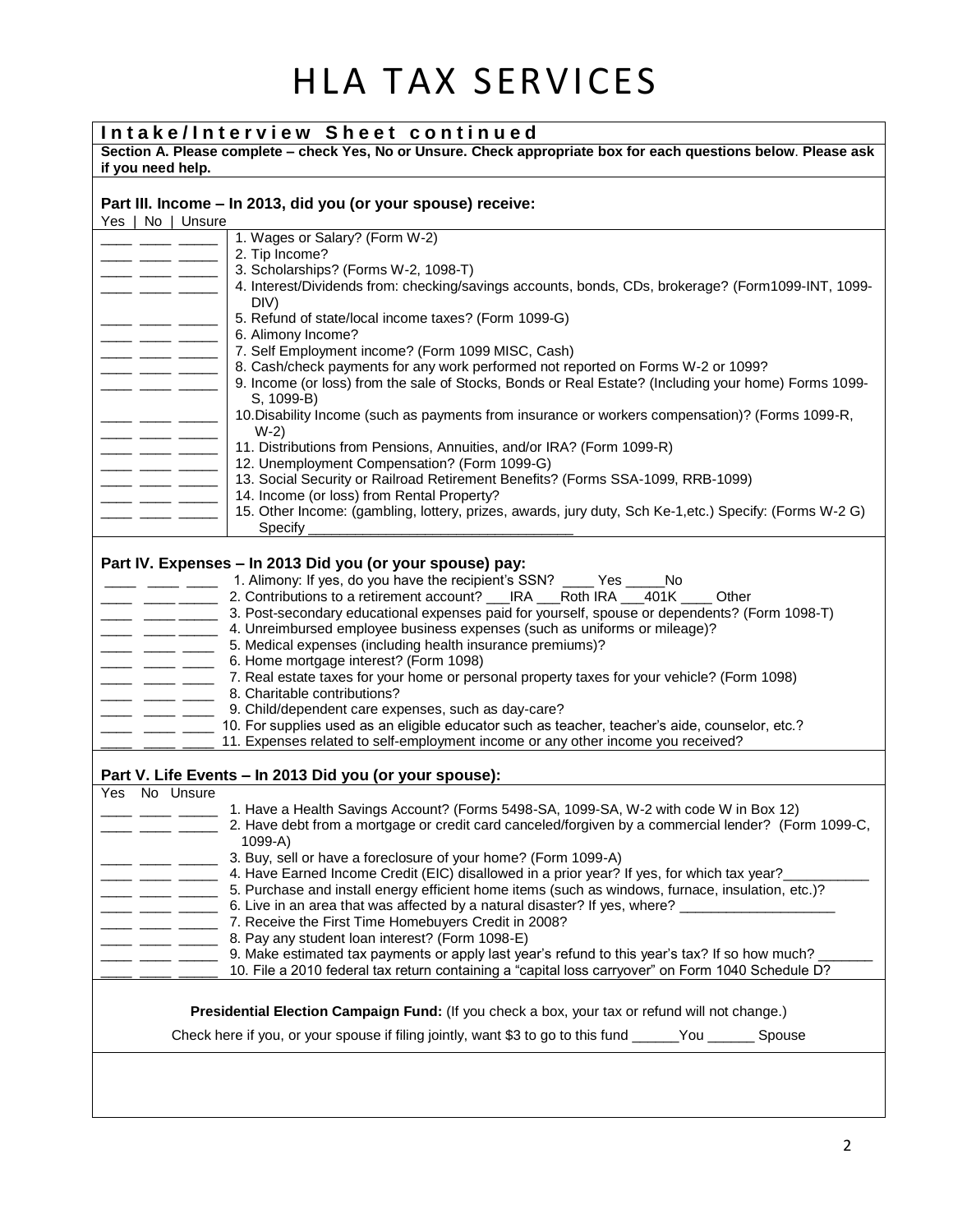## HLA TAX SERVICES

| Part VI Additional Information and Questions related to the preparation of your return                                                                                                                                                                                                                                                                    |    |  |  |  |
|-----------------------------------------------------------------------------------------------------------------------------------------------------------------------------------------------------------------------------------------------------------------------------------------------------------------------------------------------------------|----|--|--|--|
| Are you or a member of your household considered disabled? _________ Yes ______                                                                                                                                                                                                                                                                           | No |  |  |  |
| If you are due a refund would you like:<br>Paper check mailed to your mailing address _____Yes ____No<br><b>Refund Transfer</b><br>Yes ______No (Please provide a voided check)<br>Ask your preparer about purchasing Individual Retirement Account (IRA) with part or all of your tax<br>refund. IRAs are a safe and secure way to invest in the future. |    |  |  |  |
| If you are due a refund, would you like information on how to split your refund between accounts? ____Yes ____No                                                                                                                                                                                                                                          |    |  |  |  |
| If you have a balance due, would you like to make a payment directly from your bank account? ______Yes ______ No                                                                                                                                                                                                                                          |    |  |  |  |
| Would you like information about securing affordable life insurance for you, your dependents or grands? Fes Po                                                                                                                                                                                                                                            |    |  |  |  |
| Would you like information about college funding for your dependents or grandchildren? ____Yes _____ No                                                                                                                                                                                                                                                   |    |  |  |  |
| Would you like information about affordable retirement options for you and your spouse? ______Yes _____ No                                                                                                                                                                                                                                                |    |  |  |  |
| Would you like assistance in applying for the affordable health insurance? ______Yes _____ No                                                                                                                                                                                                                                                             |    |  |  |  |
| <b>Additional questions or comments:</b>                                                                                                                                                                                                                                                                                                                  |    |  |  |  |
|                                                                                                                                                                                                                                                                                                                                                           |    |  |  |  |
|                                                                                                                                                                                                                                                                                                                                                           |    |  |  |  |
|                                                                                                                                                                                                                                                                                                                                                           |    |  |  |  |
| <b>STOP HERE!</b>                                                                                                                                                                                                                                                                                                                                         |    |  |  |  |

**Thank you for completing this form.**

**Please give this form to the interviewer for use in preparing your return.**  $\Box$ 

**Your Civil Rights are Protected:** It is the Internal Revenue Service's mission to provide America's taxpayers top quality service by helping them understand and meet their tax responsibilities and by applying the tax law with integrity and fairness to all. Under no circumstances will the Internal Revenue Service tolerate discrimination by its employees, grantees, contractors, and/or subcontractors. NO ONE shall be excluded from participating in, be denied the benefits of, or be subject to discrimination because of race, color, sex, national origin, disability, reprisal, or age in programs or activities funded by the Department of Treasury – Internal Revenue Service. Any person who believes that he/she has been discriminated against on the basis of race, color, sex, national origin, disability, reprisal or age in programs or activities receiving financial assistance (e.g. Low-Income Tax Clinics, Tax Counseling for the Elderly) from the Department of Treasury IRS, may submit a written complaint to: National Headquarters; Office of Equity, Diversity & Inclusion; Internal Revenue Service; Attn: Director, Civil Rights Division (External Civil Rights Team); 1111 Constitution Ave., NW Room 2422; Washington, DC 20224.

#### $\_$  ,  $\_$  ,  $\_$  ,  $\_$  ,  $\_$  ,  $\_$  ,  $\_$  ,  $\_$  ,  $\_$  ,  $\_$  ,  $\_$  ,  $\_$  ,  $\_$  ,  $\_$  ,  $\_$  ,  $\_$  ,  $\_$  ,  $\_$  ,  $\_$  ,  $\_$  ,  $\_$  ,  $\_$  ,  $\_$  ,  $\_$  ,  $\_$  ,  $\_$  ,  $\_$  ,  $\_$  ,  $\_$  ,  $\_$  ,  $\_$  ,  $\_$  ,  $\_$  ,  $\_$  ,  $\_$  ,  $\_$  ,  $\_$  , **Paperwork Reduction Act Notice**

The Paperwork Reduction Act requires that the IRS display an OMB control number on all public information requests. The OMB Control Number for this study is 1545-1964. Also, if you have any comments regarding the time estimates associated with this study or suggestion on making this process simpler, please write to the Internal Revenue Service, Tax Products Coordinating Committee, SE:W:CAR:MP:T:T:SP, 1111 Constitution Ave. NW, Washington, DC 20224.